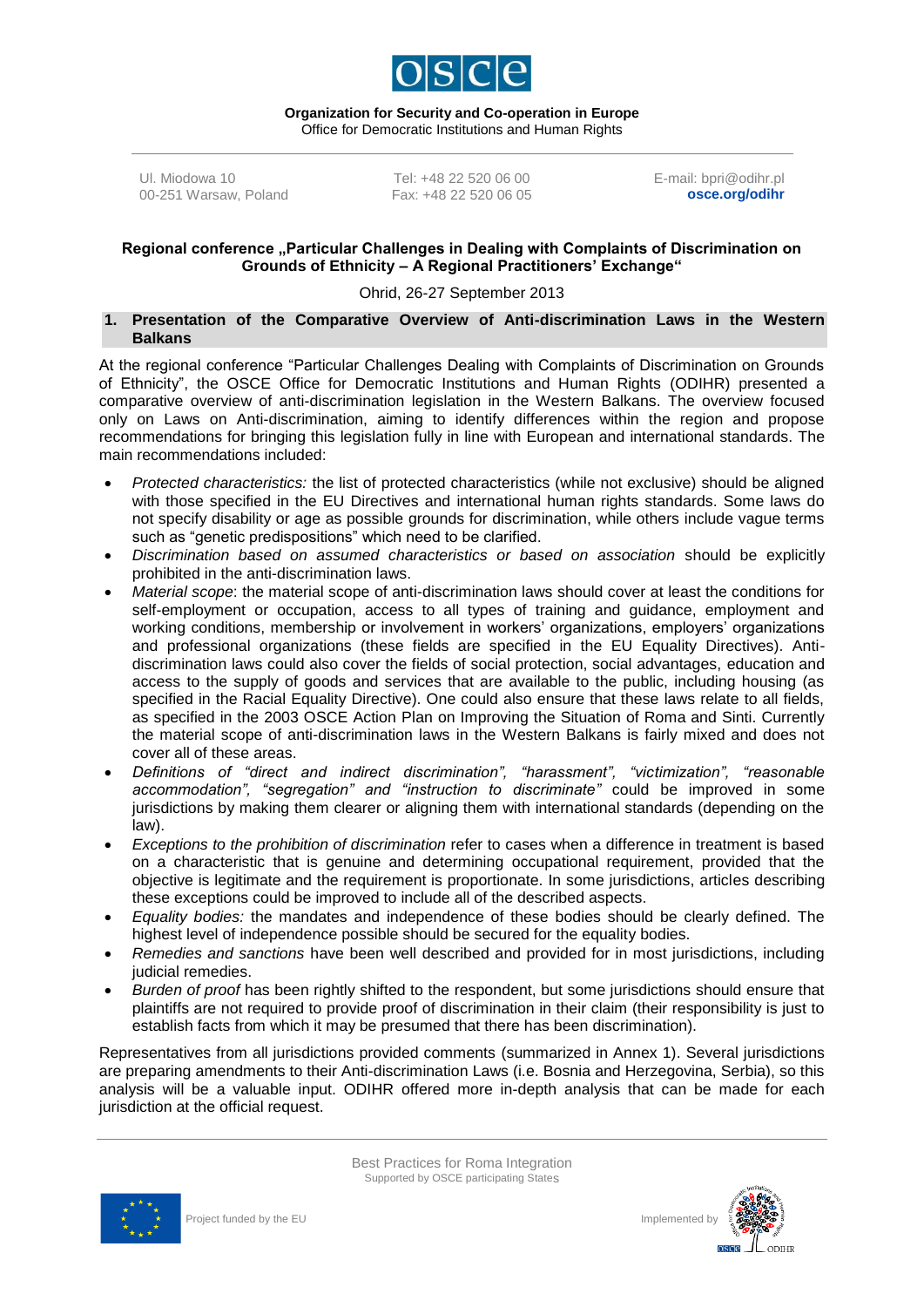### **2. Typology of cases of discrimination on grounds of ethnicity**

## **Albania – Emirjon Kacaj, Chief of Co-ordination, International Relations and European Integration, Institution of the People's Advocate (Ombudsman), and Irma Baraku, Commissioner for Antidiscrimination**

The Ombudsman's Office had 550 complaints from the Roma community since 2010. They have access to regional offices of the Ombudsman, which helps ensure better outreach. 77% of complaints in 2011 were successfully solved and 70% of recommendations to public institutions were implemented. Special challenges occur with persons who are not registered because they do not have rental contracts and do not own any property. The Ombudsman provided recommendations for this issue, as well as social housing, education (school enrolment problems due to lack of documents), social welfare (also problems in access and satisfying application criteria) and employment.

The Commissioner had 36 cases on ethnic grounds in 2012, including a hate speech during the recent election campaign. In addition, the Roma community suffers unequal treatment because of civil registration problems or issues in accessing social and economic assistance. However, Roma are not active in filing complaints, so institutions must go to the local communities and ask about problems. In one case, the municipality refused access to economic support because the applicants owned property. In the field of education, the law stipulates measures for promoting education for vulnerable groups, people with disabilities, women. In 2006, the Ministry of Education instructed all schools to enrol children even if they are not registered or not registered locally. The Commissioner is helping with civil registration of children and provision of benefits for single parents, poor families.

#### **Bosnia and Herzegovina – Hajrija Adzamija, Advisor at the Department for Elimination of All Forms of Discrimination, Institution of the Human Rights Ombudsman**

The Law was adopted in 2009 – until that time, most reports of discrimination on the basis of ethnicity were submitted by the returning population (former refugees). From 2010, there is a decrease in complaints from returning population, and we observe a sharp increase in cases reported in the field of employment (if the proportional representation is not respected). In public institutions in Bosnia and Herzegovina, all three constitutive people have to be represented equally and cannot be treated as a national minority (even though in some communities they may represent a minority). In some cases, the Ombudsman gave the recommendation that affirmative measures should have been used to employ members of the constitutive people that is severely under-represented in the local community. Specific challenges exist in these cases because reporting one's ethnicity is not obligatory (or can even be falsely reported) so it is difficult to obtain accurate data on the structure of the population.

Reported cases of discrimination against Roma are rare and the Ombudsman's reports always underline that this does not reflect the real situation. Most of the reported cases are in the field of social rights. For the upcoming International Human Rights Day, the Ombudsman institution will publish a Report on the Status of Roma in Bosnia and Herzegovina.

# **Croatia – Tena Šimonović Einwalter, Deputy Ombudsman**

In Croatia, there are two sub-categories for discrimination on the basis of ethnicity, namely racial or ethnic origin and national minority or social origin. This is also agreed with the courts as a means for collecting statistics. This typology is perhaps the most functional and includes sub-categories:

- Discrimination on the basis of racial or ethnic origin contains cases reported by foreigners and immigrants (in Croatia for at least 1 year, but also asylum seekers whose numbers increased in 2012).
- National minority or social origin mostly reported by members of the Roma and Serbian national minorities, often related to housing, employment (more than labour relations) or status issues (citizenship, residence).

Another way to establish the typology could be by sector, i.e. housing, social welfare, education and employment. Forms of discrimination could also be a way to divide the cases, i.e. direct and indirect.

## **The former Yugoslav Republic of Macedonia – Dusko Minovski, President, Anti-discrimination Commission**

Over the first two years of the Commission's work, 202 complaints were received. It is important that citizens are starting to raise complaints. 47 complaints were made on the grounds of ethnicity, over half (33) by Roma. Many relate to civil registration issues and discrimination in the field of employment. Cases are submitted by NGOs and individuals. Recently, cases were submitted because: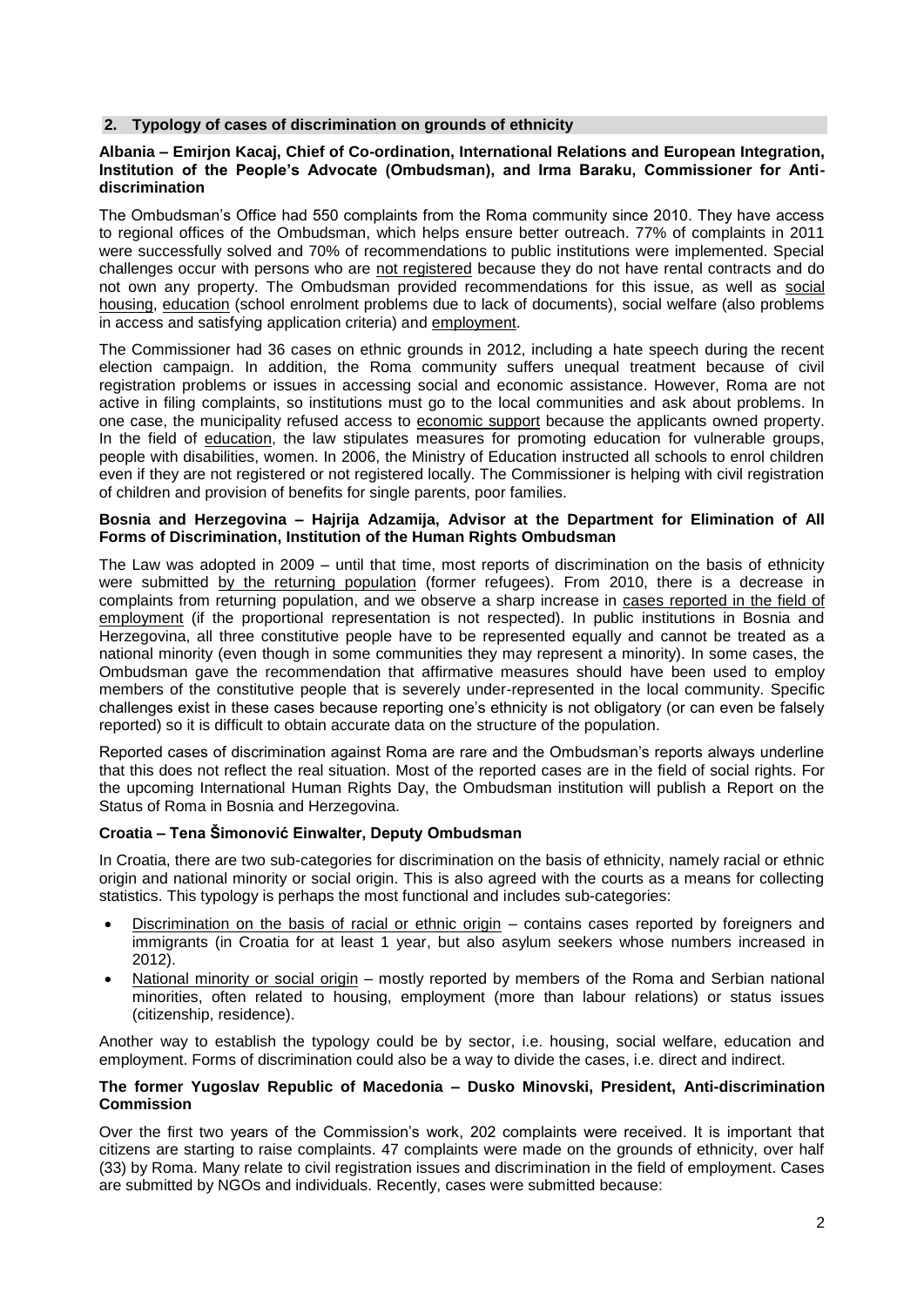- Roma are often singled out at the border by the Ministry of Interior, in order to prevent entrance in the EU.
- All Roma were laid off if one person broke rules (i.e. at the shopping mall in Skopje).

The government and Parliament include high ranking representatives of the Roma minority, but there is still room for improvement as Roma should be included at all levels. The Anti-discrimination Commission also has a Roma focal point, Almira Redzepi, thanks to support of BPRI project.

## **Kosovo – Ibrahim Arslan, Deputy Ombudsman**

Over 340 new cases but only approx. 40 from the Roma community, mainly related to civil registration (issuance of personal documents free of charge), property issues (inability to prove ownership) and education. There is a lack of access to information for Roma since they do not have internet and are often isolated. Lack of data on Roma also poses a challenge. There is political representation at the institutional level thanks to four seats that are reserved in the national assembly for the Roma minority.

## **Serbia – Kosana Beker, Assistant to the Commissioner for Protection of Equality**

No data about discrimination cases brought forward by Roma. A small number of violations is reported by physical persons, while most reports come from NGOs. Several key fields can be observed:

Housing**:** Recently, the Commissioner gave a recommendation to the City of Belgrade for selection of the locations for social housing because there is a threat of segregation or lack of infrastructure.

Education: children from Roma IDP families were segregated into a separate building in Novi Pazar. Education inspection wrote broadly that there were problems but that segregation has been eliminated. They wrote that children are separated for hygienic and linguistic reasons. This report prompted the Commissioner's Office to visit this school and react. In addition, problems occur in schools which are mainly populated by Roma students (4-5 schools throughout Serbia). Efforts are needed to prevent this and de-segregate the schools. Lastly, Roma children are more likely to be referred to special schools.

Discriminatory language in the public sphere (i.e. in the media or statements by public persons).

There are also complaints in the field of healthcare, social protection, employment and other fields.

## **Montenegro - Marijana Laković, Deputy Ombudsman for Minority Rights and Gender Equality**

Only 10% of violations are reported by Roma, mostly on the grounds of ethnicity. This is not a very large number but there is an increase each year. Like in Serbia, most complaints are submitted by NGOs on behalf of Roma individuals. The complaints on the basis of ethnicity can be divided into two categories: those submitted by the Serbian minority and those submitted by the Roma minority. Main topics included the official use of minority languages and representation of national minorities in public service through employment. Other cases addressed employment, education and political participation. Some recommendations of the Ombudsman were implemented in 2012. The number of Roma and Egyptians registered in university increased and drop out from primary education decreased.

#### **3. Examples of cases of discrimination on grounds of ethnicity**

 $\overline{\phantom{a}}$ 

#### **Albania – "Forced evictions case in Tirana" presented by the Ombudsman's Office and the Antidiscrimination Office of the City of Tirana**

In July 2013, 191 Roma were evicted from their houses where they have been living for 15-20 years. Without a court decision, a private company that owned the land evicted them. Some Roma moved to nearby cities, including Tirana, and even today 37 families (some 200 people, including 89 children) are homeless, living on the streets of Tirana. The Ombudsman's Office received complaints from Roma citizens for violence and threats from people who perceived they owned the land. The Ombudsman's Office was present in the field on a daily basis, organized meetings with the international community and government, and provided the following recommendations:

- To the police, it was recommended to monitor the situation and safety of these families
- To the City of Tirana, it was recommended to provide shelter for the evicted Roma.
- Ministry of Labour and Social Policy and Ministry of Health were informed about the living conditions (no sanitation, make-shift houses) and advised to establish a mobile clinic.
- The Ministry of Education was advised to monitor the school registration of these Roma children.

The Anti-discrimination Commissioner also monitors the situation and provided similar recommendations. Unfortunately, a permanent solution is still pending.

This designation is without prejudice to positions on status, and is in line with UNSCR 1244/99 and the ICJ Opinion on the Kosovo declaration of independence.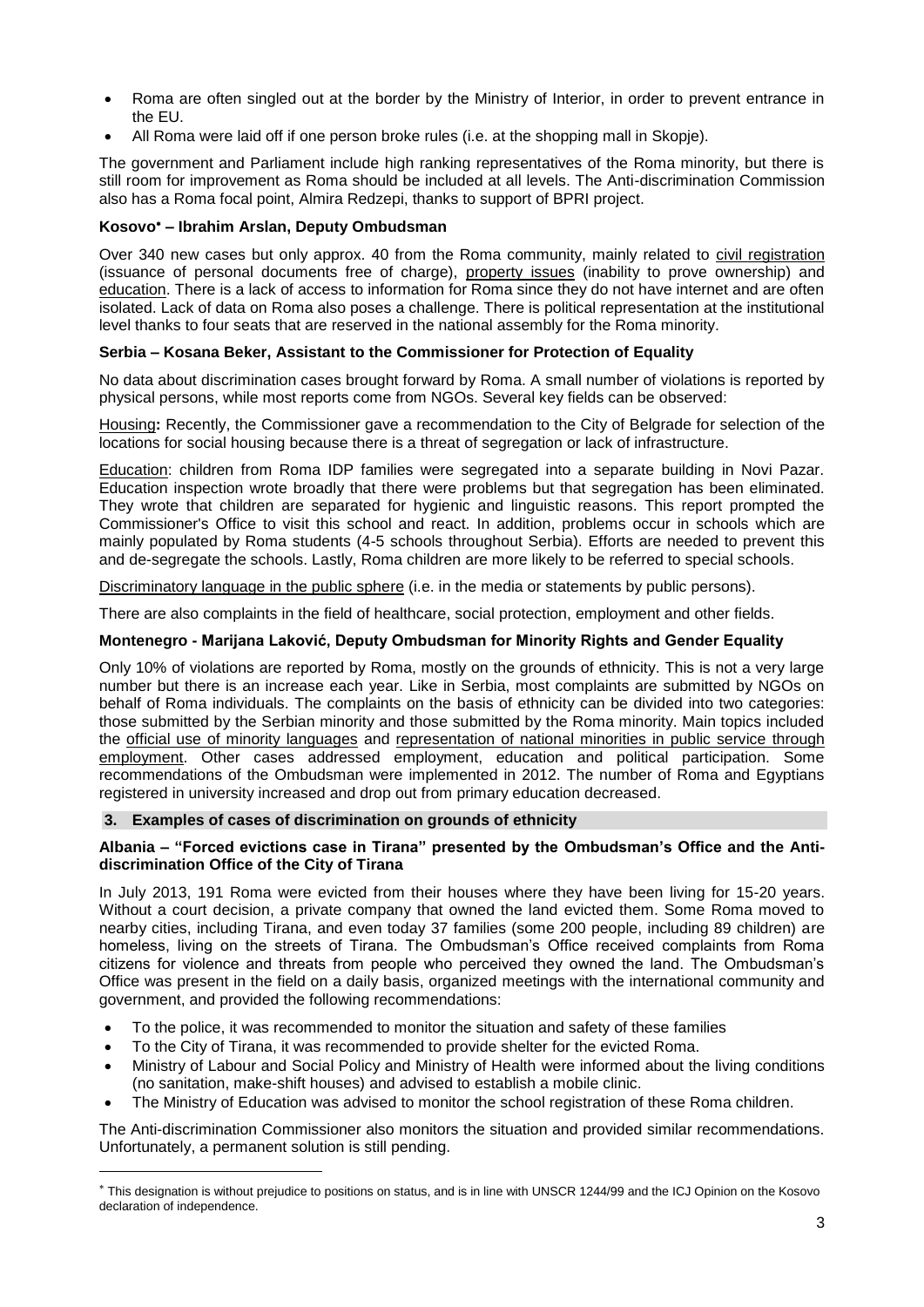## **Bosnia and Herzegovina – "Housing of Roma" case presented by the Institution of the Human Rights Ombudsman (Office in Brcko)**

Brcko District provided land and the Ministry for Human Rights and Refugees provided funding for construction of housing for Roma. Non-Roma citizens submitted a complaint to the Institution of the Ombudsman because they had to pay for land, while Roma received it for free. At the same time, the Roma Association complained because they were unable to implement this housing project even though they won it though open competition. Ombudsman Office staff conducted a field visit and saw that this was community close to a security incident. They conducted a study and concluded that Roma were at the time not more exposed to violence, but the Ombudsman recommended to the police to monitor the situation. The case is still ongoing.

# **Croatia – "Strategic Litigation Case" presented by the Ombudsman's Office**

The Ombudsman's Office cannot pursue all the strategic litigation cases, but selects them based on the priority of sending a public awareness message when the case is completed. In Cakovec, an NGO submitted a complaint when Roma girls were not accepted for a work placement in a large store because of their ethnicity. The store claimed they did not have place for new staff, even though they were listed as a possible placement location. They had the impression that this happened because they were Roma, but could not prove it. Afterwards, the Placement Co-ordinator at the school called the store Manager and the Roma girl heard the Manager say "Of course I did not take them, why do you send me gipsy girls". Ombudsman's Office filed a court case for direct discrimination on the grounds of ethnicity and harassment. The Placement Co-ordinator decided to testify in court, and the Manager claimed she did not take the girls simply because they did not have place. However, the teacher changed her testimony because she was scared (the store owner was influential in the local community). Nevertheless, the NGO representative who spoke with the teacher and was told about this conversation testified, so the case was won. The Roma girls were awarded pecuniary compensation (reduced on appeal), and the store was convicted of direct discrimination.

The Ombudsman's Office also examined the management of the placement programme at this school and found that the selection and placement process was not transparent. This created fertile ground for discrimination especially in a multi-ethnic environment. It is recommended that more transparent procedures be used for this type of placement programme in order to prevent discrimination and abuse.

### **The former Yugoslav Republic of Macedonia:**

# **1. "National minority employee of the Army" case presented by the Ombudsman's Office**

An employee of the army, member of a national minority, filed a complaint that he did not get the usual award (bonus) because of his ethnicity. The Ombudsman's Office contacted the employee's immediate superior but did not manage to establish co-operation, so further contacts were made with higher up officials. The Ombudsman's Office obtained information about how some officers were awarded in the past. After we took some measures, we were informed that over 30 days after the procedure was open, an order was issued to reward the complainant.

#### **2. "Roma Association vs. City Mall" case presented by the Anti-discrimination Commission**

In April 2013, around 20 members of the Roma population were laid off by the City Mall in Skopje. Roma Association filed a complaint following this case. All Roma workers were fired after some theft cases in the Mall. An email from the City Mall to their cleaning staff who were Roma was published in many media. The email instructed to "remove all Roma employed in the food court". The Commissioner published a press release, drawing attention that this type of discrimination is forbidden. The Ombudsman's Office also drew attention to this case but does not have jurisdiction over cases involving the private sector. Direct discrimination on ethnic grounds was determined in this case and the Commission gave City Mall 30 days to re-employ these workers. This did not happen but the Roma did not want to take the case further.

# **3. "Education case" presented by the Ombudsman's Office**

There was a complaint of ethnic discrimination in a primary school and the Ombudsman suspected that it revolved around Roma children. However, it turned out that the case revolved around a Roma teacher and non-Roma parents who did not want their children to attend his classes.

# **4. "Gender based discrimination" case presented by the Ombudsman's Office**

Roma women approached the Ombudsman claiming that their registration into highschool was declined on ethnic grounds. The Ombudsman's Office had extensive communication with the highschool director but did not receive documents. The director explained that, according to the applicants' blood tests, their sedimentation was over 20 and had a medical condition (preventing them to attend this particular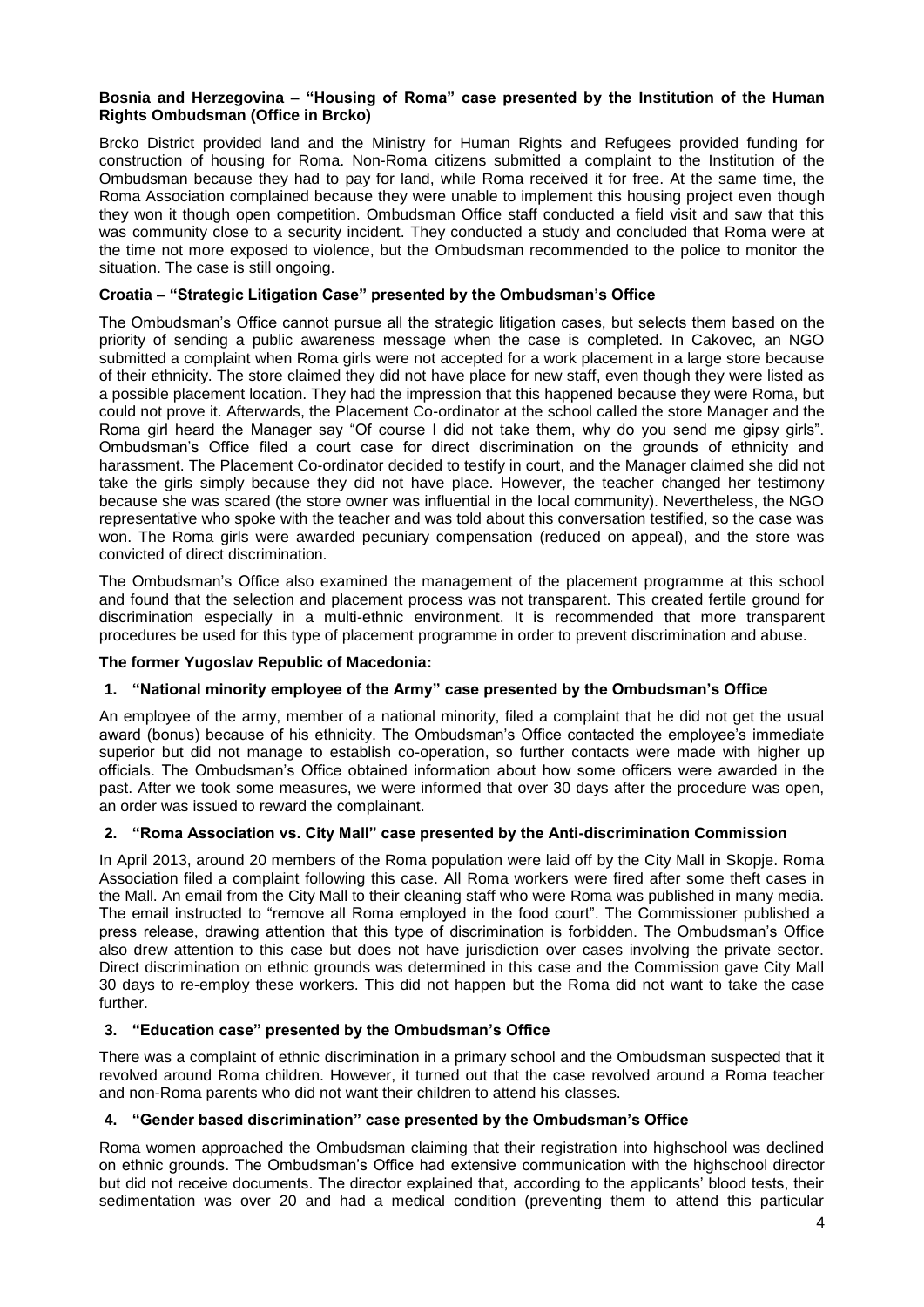highschool). However, the Ombudsman's Office examined the blood results of all applicants and found that male candidates with worse blood results were admitted, while the two girls were rejected. The fault was recognised but the Ombudsman could not initiate a court case because he does not have the mandate for this.

# **Kosovo – "Cadastre Case" presented by the Ombudsman's Office**

A Roma individual complained about his application for documents from the Land Cadastre Office, who claimed that documentation could not be found. The Ombudsman's Office made an inquiry, the documentation was found and the individual was able to reinstate his property rights.

# **Serbia:**

## **1. "Evictions case" presented by the Ombudsman's Office**

In Belgrade, 1,000 Roma were resettled from a downtown settlement. The Ombudsman's Office and Commissioner for Protection of Equality monitored this process and during the resettlement process itself there was not discrimination. However, discrimination happened when some of these Roma returned to their home municipalities. Several recommendations were given but mostly not applied by the local selfgovernments.

## **2. "Minority language" case presented by the Ombudsman's Office**

In municipalities where there is 15% of minority population, the minority language should be introduced in public administration. In Priboj, however, this did not take place even though the conditions were met, because the city refused to vote on the statute which would introduce this practice. The Ombudsman and Commissioner gave recommendations but they were not followed. In the 2012 census, the minority population in Priboj decreased so the legal obligation no longer exists, but irreparable damage was done to the trust of the community in the rule of law/local government.

## **Montenegro:**

## **1. "Official use of (minority) language and alphabet" case presented by the Ombudsman's Office**

The Serbian National Minority Council submitted a complaint about the official use of minority language and alphabet. There is no law that regulates the use of official use of languages. The Ombudsman's Office proposed to the Parliament of Montenegro to adopt a specific law distinguishing between the official language (Montenegrin) and other languages that are used officially (i.e. minority languages in some municipalities).

#### **2. "Roma complaint against the police" case presented by the Ombudsman's Office**

In November 2010, an individual of Roma ethnicity was collecting recyclables and took some batteries from construction equipment. According to the complaint filed by a Roma NGO, they were thrown into the river by the police (called by neighbours who saw them taking equipment). When the Ombudsman researched the case, they were actually thrown into a large hole filled with water. The Ombudsman contacted the Internal Control Office which could not obtain statements from the Roma individuals because they refused to co-operate. They said they were no longer interested in the case and were mainly upset with the people who called the police and not so much with the police officers. No police wrong doing could be established, it seemed that the Roma were indeed wet but possibly from the rain that was falling.

In addition, the Ombudsman proposed to the Parliament that the Roma minority should have one reserved seat in the Parliament because in the last census their population surpassed 1% on the last census (and a similar arrangement exists for the Croatian minority). This proposal is currently under consideration.

BPRI will translate into English one opinion or decision on a Roma-related case given by the Ombudsman or Commissioner per jurisdiction.

Tena Simonovic Einwalter presented the **Equinet association** and explained that members do not have to be EU member states but should be close to accession because the association is EU funded. On the Equinet website [\(http://www.equineteurope.org/-Equinet-publications-\)](http://www.equineteurope.org/-Equinet-publications-), there are two publications about combatting discrimination against Roma. Through the Equinet, members can provide advice on cases that took place across the region, and learn how different types of cases were resolved. Training events provided by the Equinet are also useful for strengthening capacities and gaining new knowledge.